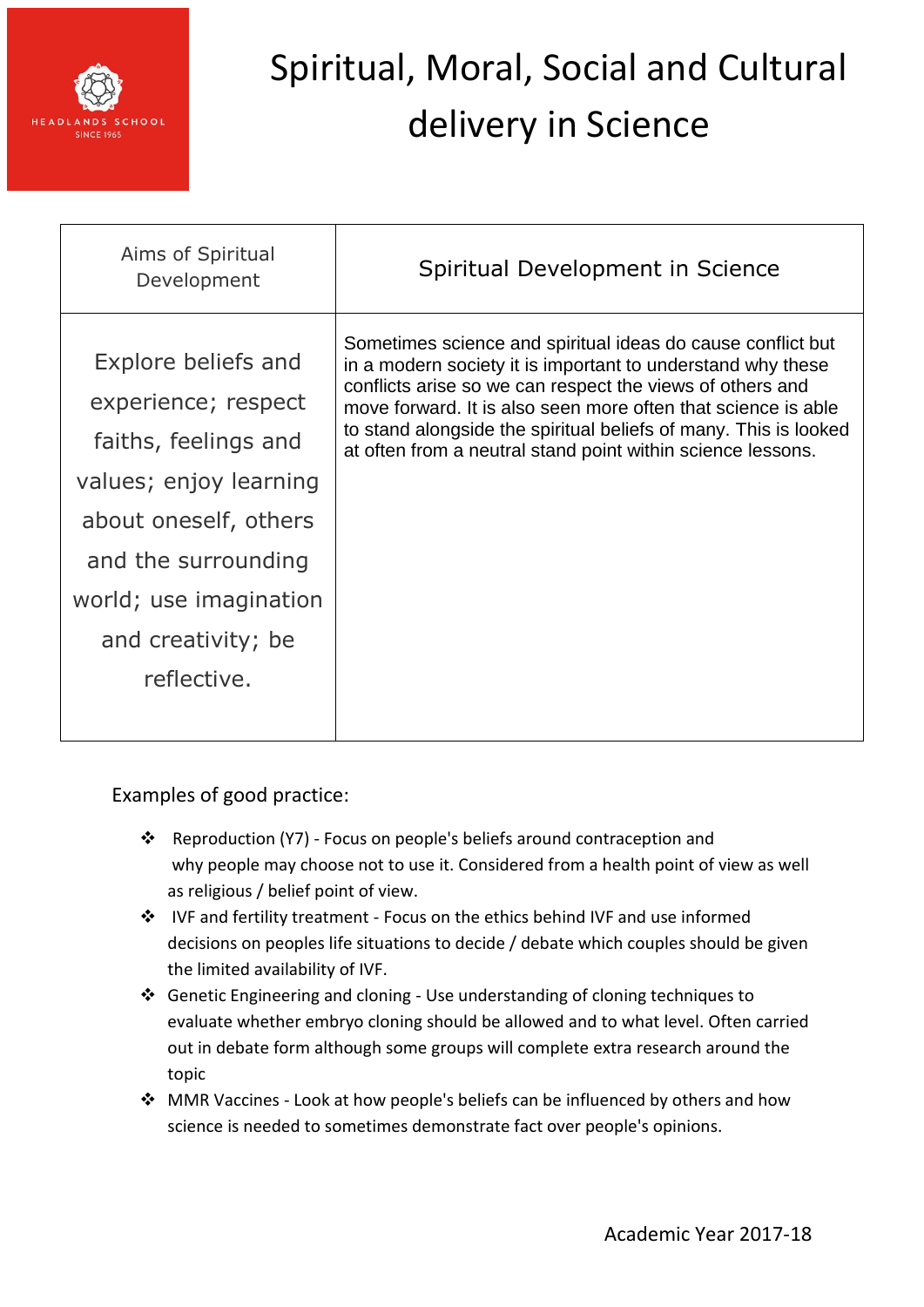

| Aims of Moral<br>Development                                                                                                                       | Moral Development in Science                                                                                                                                                                                                                                                                                                                                                                                                                                                                                                                                                                                                                                                                                                                                                                                                                                                                                                                                                                                                                                                                                                   |
|----------------------------------------------------------------------------------------------------------------------------------------------------|--------------------------------------------------------------------------------------------------------------------------------------------------------------------------------------------------------------------------------------------------------------------------------------------------------------------------------------------------------------------------------------------------------------------------------------------------------------------------------------------------------------------------------------------------------------------------------------------------------------------------------------------------------------------------------------------------------------------------------------------------------------------------------------------------------------------------------------------------------------------------------------------------------------------------------------------------------------------------------------------------------------------------------------------------------------------------------------------------------------------------------|
| Recognise right and<br>wrong; respect the<br>law; understand<br>consequences;<br>investigate moral and<br>ethical issues; offer<br>reasoned views. | Our understanding of Science has allowed us to develop<br>technology we couldn't have imagined 50 years ago. Now however,<br>we must start deciding if we should we do all the scientific activities<br>we are able to or morally should we decide not to. This can be as<br>simple as should we test medicines for humans that could save<br>lives on animals causing them cruelty? It could be as complex as<br>should we allow somatic or germ line cell therapy. Moral<br>development is a vital part of any scientist's development. Students<br>will need to develop a good understanding of it to firstly pass<br>exams which always comprise of ethical questions but more<br>importantly to become a good rounded scientist.<br>Understanding the consequences of our actions.<br>This is covered throughout the science curriculum in detail on a<br>personal level:<br>What are the consequences of my actions on myself and others?<br>It is also covered on a species level:<br>What are the consequences of our actions on the world around us?<br>What are the consequences of my actions on myself and others? |

- $\cdot$  Teenage pregnancy and the consequences of this and underage sex is looked at and discussed.
- $\cdot$  Diet and exercise and consequences of this not being balanced is looked at in depth
- $\cdot$  Students study the importance of fossil fuels to human society and the impact their usage is having. This is probably the first real time that students start focussing on particular aspects of pollution in the world around us
- $\cdot$  Students consider the impact of multiple chemical and industrial processes on the environment - including the combustion of hydrocarbons and the impacts of global warming and acid rain on the environment. The production of ammonia during the Haber process and usage of excessive fertilisers on food chains are considered in detail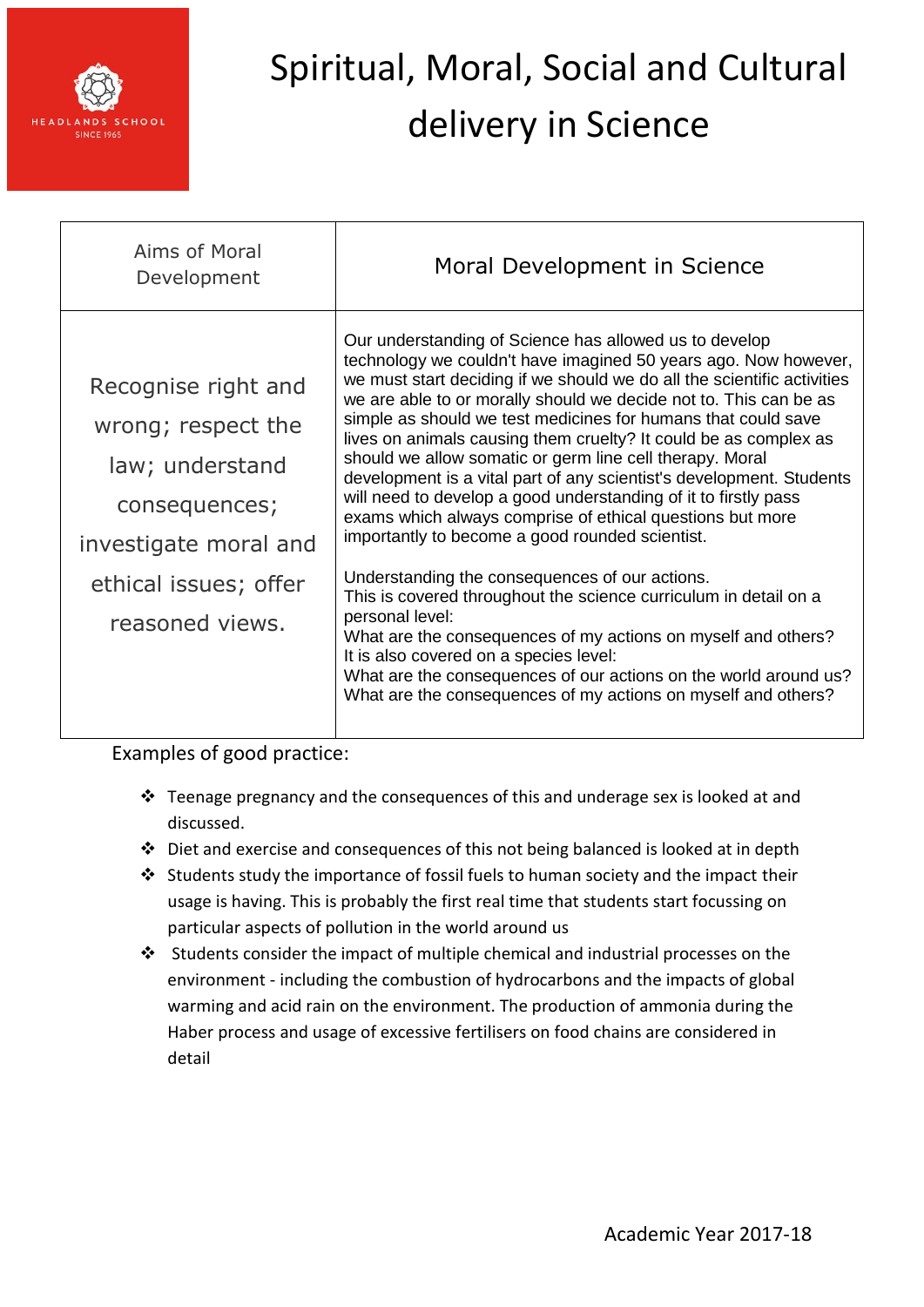

| Aims of Social<br>Development | Social Development in Science                                                                                                                                                                                                                                                                                                                                                                                                                                                                                                                                                                                                                                                                                                                                                                                                                         |
|-------------------------------|-------------------------------------------------------------------------------------------------------------------------------------------------------------------------------------------------------------------------------------------------------------------------------------------------------------------------------------------------------------------------------------------------------------------------------------------------------------------------------------------------------------------------------------------------------------------------------------------------------------------------------------------------------------------------------------------------------------------------------------------------------------------------------------------------------------------------------------------------------|
| Use a range of social         | Science is changing our society. The life expectancy is getting<br>larger, people are driving more efficient cars, more and more<br>people are putting solar panels on their rooftops. Our society has<br>become dependent on scientific developments which we could not<br>have foreseen 50 years ago but also our lives are likely to change<br>significantly in the future because of our reckless damaging<br>activities to the environment as a human society. Students must<br>consider their impact on the world around them and start to look at<br>what we can do to help the next generation have a habitable<br>planet.<br>Students need to develop their empathy and tolerance towards<br>different viewpoints understanding how science really is<br>encapsulated by Newton when he says he was "standing on the<br>shoulders of giants" |
| skills; participate in the    |                                                                                                                                                                                                                                                                                                                                                                                                                                                                                                                                                                                                                                                                                                                                                                                                                                                       |
| local community;              |                                                                                                                                                                                                                                                                                                                                                                                                                                                                                                                                                                                                                                                                                                                                                                                                                                                       |
| appreciate diverse            |                                                                                                                                                                                                                                                                                                                                                                                                                                                                                                                                                                                                                                                                                                                                                                                                                                                       |
| viewpoints; participate,      |                                                                                                                                                                                                                                                                                                                                                                                                                                                                                                                                                                                                                                                                                                                                                                                                                                                       |
| volunteer and cooperate;      |                                                                                                                                                                                                                                                                                                                                                                                                                                                                                                                                                                                                                                                                                                                                                                                                                                                       |
| resolve conflict; engage      |                                                                                                                                                                                                                                                                                                                                                                                                                                                                                                                                                                                                                                                                                                                                                                                                                                                       |
| with the 'British values'     |                                                                                                                                                                                                                                                                                                                                                                                                                                                                                                                                                                                                                                                                                                                                                                                                                                                       |
| of democracy, the rule of     |                                                                                                                                                                                                                                                                                                                                                                                                                                                                                                                                                                                                                                                                                                                                                                                                                                                       |
| law, liberty, respect and     |                                                                                                                                                                                                                                                                                                                                                                                                                                                                                                                                                                                                                                                                                                                                                                                                                                                       |
| tolerance.                    |                                                                                                                                                                                                                                                                                                                                                                                                                                                                                                                                                                                                                                                                                                                                                                                                                                                       |

- ❖ STEM/Science Club
- Trips In action Lectures, Science Live lecture Trips, Hull University Science Week, Royal Society London
- Science Week In house topical standalone lessons discussing science in the modern world and news
- Group work
- $\cdot$  Topics which develop individuals understanding of society:
- Fertilisation and child development –KS3 Biology, Lifestyle KS3, KS4 & KS5 Biology, Diet – KS3, KS4 & KS5 Biology, Eco – inc Green Party and other Political Views – KS4, Energy Efficiency – KS4, Global Warming – KS4, Alternative fuels – KS4, Scientists in focus – development of atomic model – KS3 and KS4 Biology, Crude oil importance/dependence – KS3 and KS4 Chemistry, Evolution – KS3 and KS4 Biology
- $\triangleleft$  Use of mobile phones KS4 Physics
- Government's role in regulations and legislation KS4 Biology and Chemistry